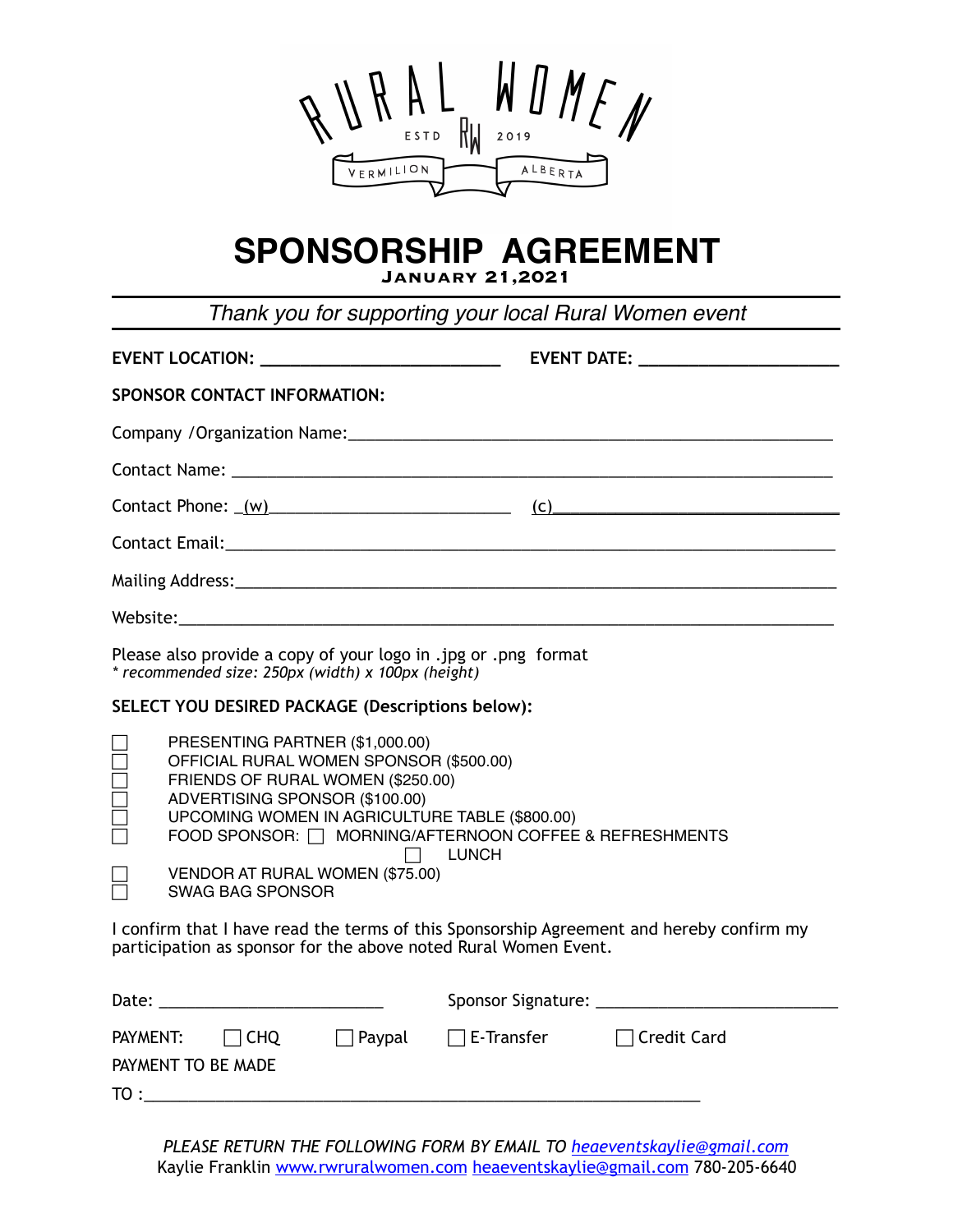# **PRESENTING PARTNER (\$1,000.00)**

- You will be promoted as a "Rural Women Presenting Partner" in all outgoing messages, public relations, social media coverage and Rural Website (ie. RURAL WOMEN presented by PRESENTING PARTNER)
- You logo will be placed on Rural Women website landing page with a banner ad and web-link for the duration of the Event contract
- MC mention throughout day of Event
- You will be mentioned in weekly social media content
- Your company profile will be included in monthly social media content
- Your Logo will appear in the Event Agenda for Event attendees
- Your promotional materials will be included in Swag Bags for Event attendees (100 items required and to be provided 2 weeks prior to Event)
- Two Promotional banner opportunities on day of Event
- **TICKETS:** Presenting Partner will receive two tickets to the Event

## **OFFICIAL RURAL WOMEN SPONSOR (\$500.00)**

- You will be promoted as "Official Rural Women Sponsor"
- Your logo will be placed on Rural Women website landing page with a banner ad and web-link for the duration of the Event contract
- MC mention throughout day of Event
- You will be mentioned in weekly social media content
- Your company profile will be included in monthly social media content
- Your logo will appear in the Event Agenda for Event attendees
- Your promotional materials will be included in Swag Bags for Event attendees (100 items required and to be provided 2 weeks prior to Event)
- **TICKETS:** Official Rural Women Sponsor will receive one ticket to the Event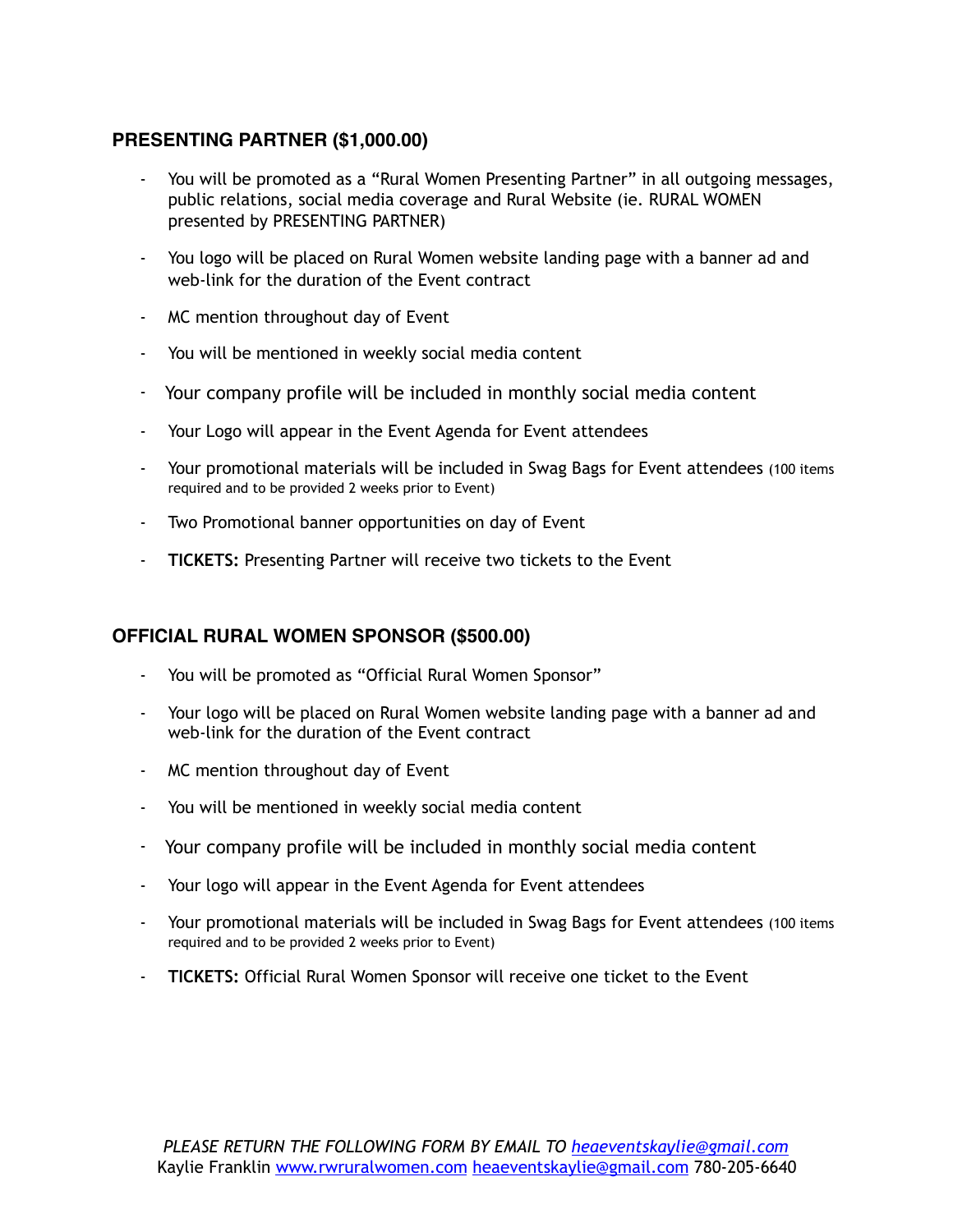# **FRIENDS OF RURAL WOMEN (\$250.00)**

- You will be promoted as "Friends of Rural Women"
- Your logo will be placed on Rural Women website landing page for the duration of the Event contract
- MC mention throughout the day of Event
- You will be mentioned in periodic social medial content
- Your logo will appear in the Event Agenda for Event attendees

# **ADVERTISING SPONSOR (\$100.00)**

- Your logo will be placed on Rural Women website landing page for the duration of the Event contract
- Your logo will appear in the Event Agenda for Event attendees

## **UPCOMING WOMEN IN AGRICULTURE TABLE (\$800.00)**

*Do you want to support young women in your community who are passionate about agriculture? Have your company sponsor a table for 8 up and coming Women in Agriculture! We will contact the local Agricultural programs and select 8 deserving women to attend the Event and fill your table.*

- You will be promoted as an "Upcoming Women in Agriculture Sponsor"
- Your logo will be placed on the Rural Women website landing page for the duration of the Event contract
- MC mention throughout the day of Event
- You will be mentioned in periodic social media content
- Your company profile will be included in monthly social media content
- Your logo will appear in the Event Agenda for Event attendees
- Your promotional materials will be included in Swag Bags for Event attendees (100 items required and to be provided 2 weeks prior to Event)
- Signage on your sponsored table(s)